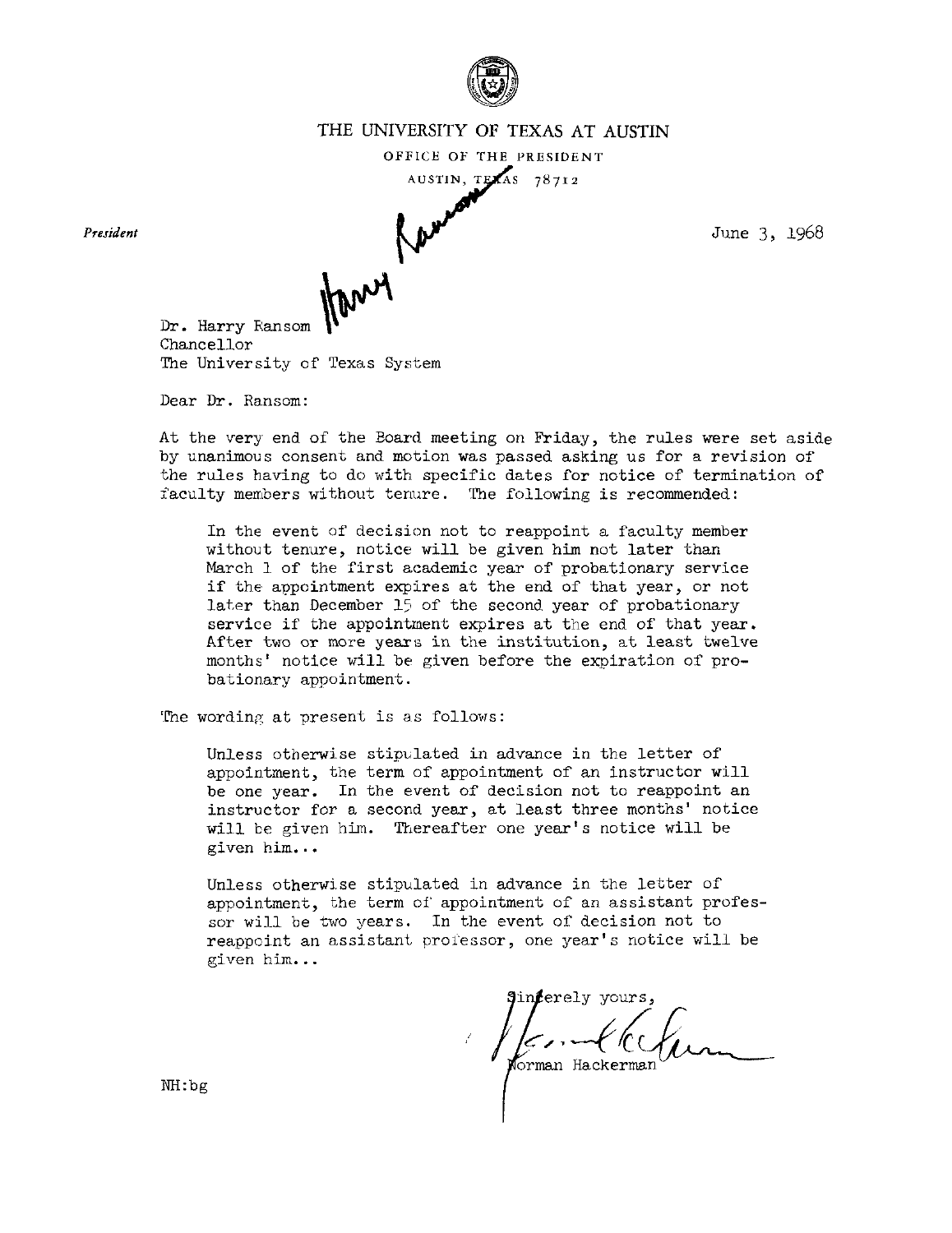OFFICE OF THE BOARD OF REGENTS

# MEMORANDUM



**May 15, 1968** 

TO: Chairman **Frank C.** Erwin, jr.

FROM: **'3etry** Anne *'PhedSord* 

**Pages C-2 of the April Docket and the Proposed May Docket SUBJECT:** 

> Please allow me to direct your attention to Pages C-2 of the April Docket and of the proposed May Docket with respect to membership in the Graduate Faculty. These are attached as Exhibits A & B, respectively. Also attached is the Regents' **rule with** respect to membership in the Graduate Faculty.

 $\int d^2F \cdot d^2F$  *first paragraph in each is in effect an amendment to* Part One of the Regents' Rules and Regulations and, of **course,** could **not** be **finally app@&ed until after** second reading unless the necessary rules were suspended. The first paragraph in each is in effect an amendment to<br>
Part One of the Regents' Rules and Regulations and, of<br>
course, could not be finally approved until after second<br>
reading unless the necessary rules were suspended

If this is to be considered an amendment to the Regents' Rules and Regulations, it might be well to present it at this meeting and act on it in accordance with Chapter IX, Section 4, the rule with respect to amending the Rules and Regulations.

Tinip Enclotures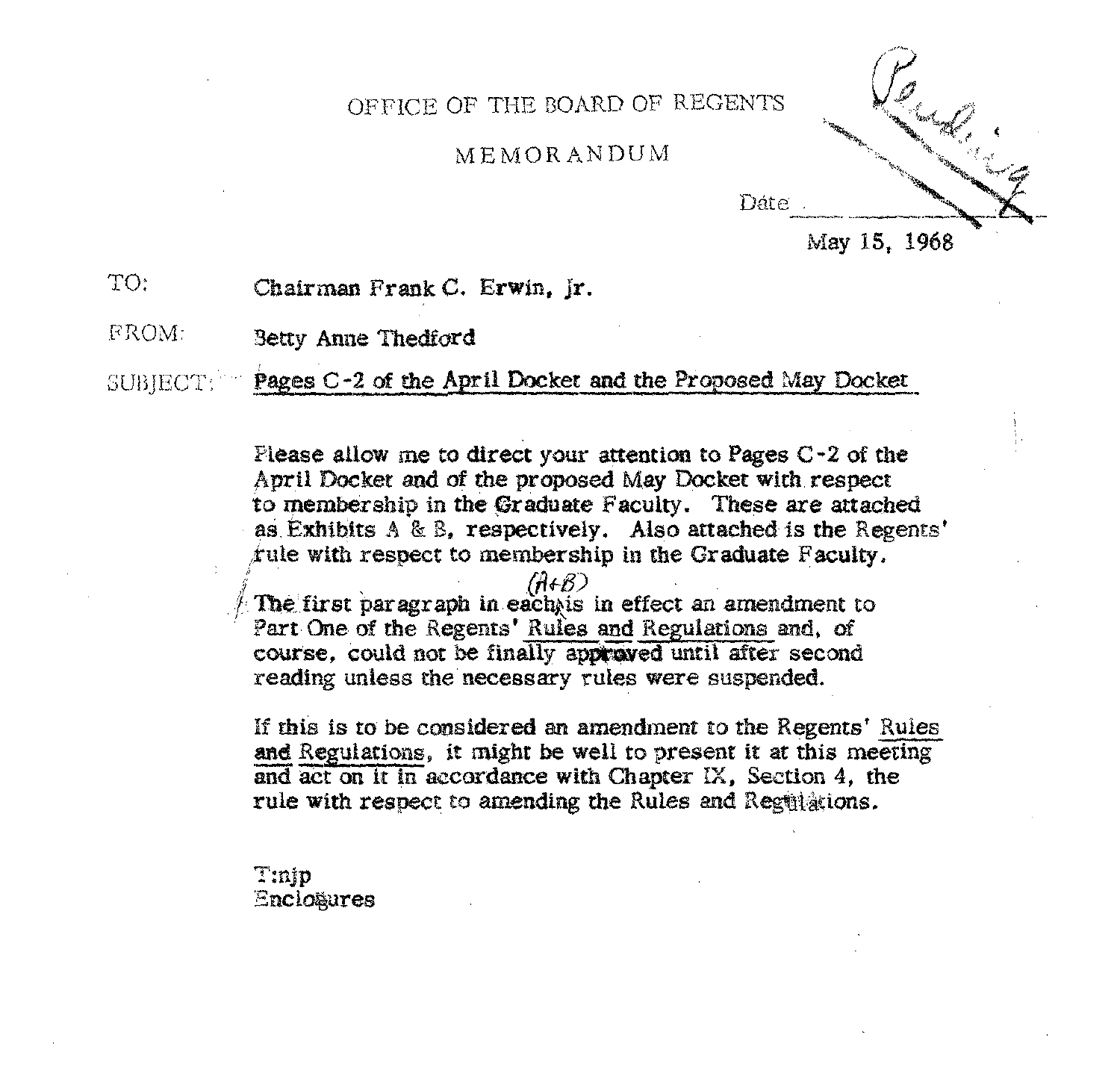Camden, New Jersey 08101

| GIFTS (Continued)                                                                               |                      |        |  |
|-------------------------------------------------------------------------------------------------|----------------------|--------|--|
| <u>Donor</u>                                                                                    | Terms and Conditions | Amount |  |
| Radio Corporation of America<br>4.<br>c/o Douglas H. Ewing<br>Chairman, RCA Education Committee | Unrestricted         | 100.00 |  |

Items marked "Unrestricted" **may** be spent at the discretion of the Chancellor and are not restricted in any way by the donor. Items marked "Chancellor's Council" are similar to the "Unrestricted" items but represent unrestricted gifts made from members of the Chancellor's Council.

#### NOMINATIONS FOR MEMBERSHIP IN THE GRADUATE FACULTY

The Graduate Assembly has recommended automatic appointment as Members of the Graduate Faculty all individuals who have been appointed to tenure positions.<br>This recommendation has the approval of the Dean of the Graduate S Graduate Faculty all individuals who have been appointed to tenure positions. This recommendation has the approval of the Dean of the Graduate School, President Hackerman, and myself. I recommend approval by the Board of Regents.

The following nominations, submitted by the Graduate Dean, have the approval of the. respective institutional head, and I recommend approval by the Board of Regents.

The University of Texas at Austin

College of Arts and Sciences

Astronomy Terence J. Deeming, Associate Professor

Computer Sciexes and Philosophy Norman M. Martin, Associate Professor

Economics Daniel C, Morgan, Associate Professor

Geography Frederick J. Simoons, Prof sor

Government Murray C. Havens, Associate Professor Clifton McCleskey, Associate Professor

Karl M. Schmitt, Professor

Linguistics David Decamp: Associate Professor Robert T. Harms, Professor

Mathematics Clifford S. Gardner. Professor Peter W. M. John, Professor

Microbiology Bernard P. Sagik, Associate Professor

Philosophy Richard M. Zaner, Visiting

Physics Kusstll L. Collins, Associate Professor - - **'----'..+a** ProfcSSOr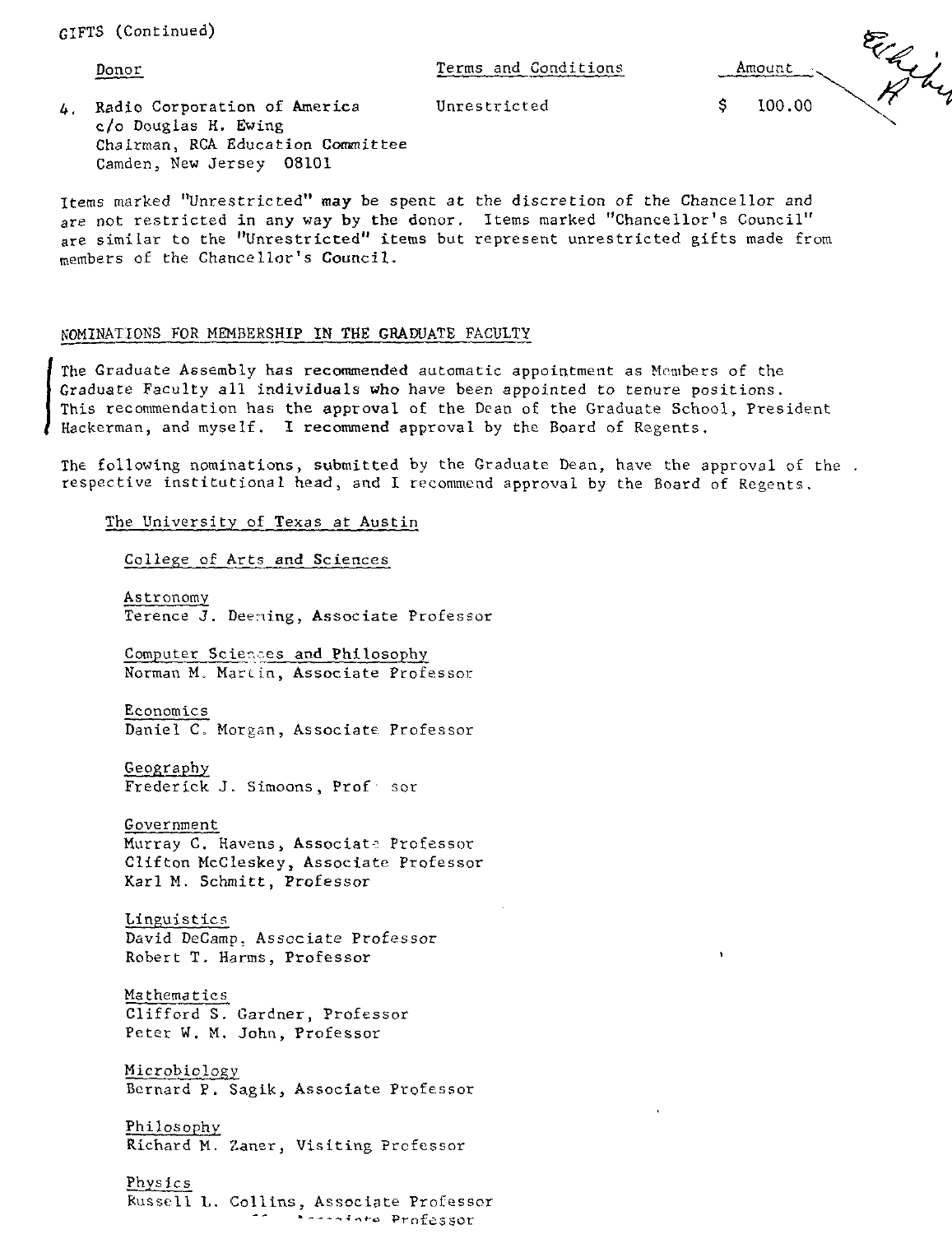Purpose and Condition

Amount

4. \*J, R. Parten 1603 Bank of the Southwest Bldg. Houston, Texas 77002

Donor

 $Change11 or's Council$   $$2,000.00$ 

Items marked "Unrestricted" may be spent at the discretion of the Chancellor and are not restricted in any way by the donor, Items marked "Chancellor's Council" are similar to the "Unrestricted" items but represent unrestricted gifts made from members of the Chancellor's Council.

#### NOMINATIONS FOR MEMBERSHIP IN THE GRADUATE FACULTY

 $\sqrt{2}$ 

Although the original recommendation of automatic membership in the Graduate Faculty for all individuals with tenure rank in areas with doctoral programs was limited to U.T. Austin, the Chancellor now recommends that this pattern be followed temporarily in each of the component institutions pending further review of System-wide programs,

Following the procedure approved by the Board of Regents at the April 19-20, 1968 meeting, the following U.T. Austin faculty members qualify for membership in the Graduate Faculty, These nominations, which were submitted jointly by the Dean of the Graduate School and the Chairman of the Graduate Assembly, have the approval of President Hackerman, and I recommend approval by the Board of Regents.

# College of Arts and Sciences

Department of Botany Howard **J.** ArnotL, Associate Professor Marshall C. Johnston, Associate Professor Donald Alfred Larson, Associatc Professor Tom J, Mabry, Associate Professor Irwin Spear, Associate Professor Guy A. Thompscn, Associatc. Professor Chase Van Baalen, Associate Professor

Department of Computer Sciences, James C. Browne, Professor Alfred G. Dale, Associate Professor

Department of English David J, DeLaura, Associate Professor

Department of Psychology Phillip B Gough, Associate Professor Michael K.ahn, Associate Professor John C. Loehlin, Associate Professor Norman M. Prentice: Associate Professor

#### Department of Zoology

Terrell H. Hamilton, Associate Professor Burke H. Judd, Associate Professor Bassett Maguire, Jr., Associate Professor Michael Menaker, Associate Professor H. Gray Merriam, Associate Professor Robert Keith Selander, Associate Professor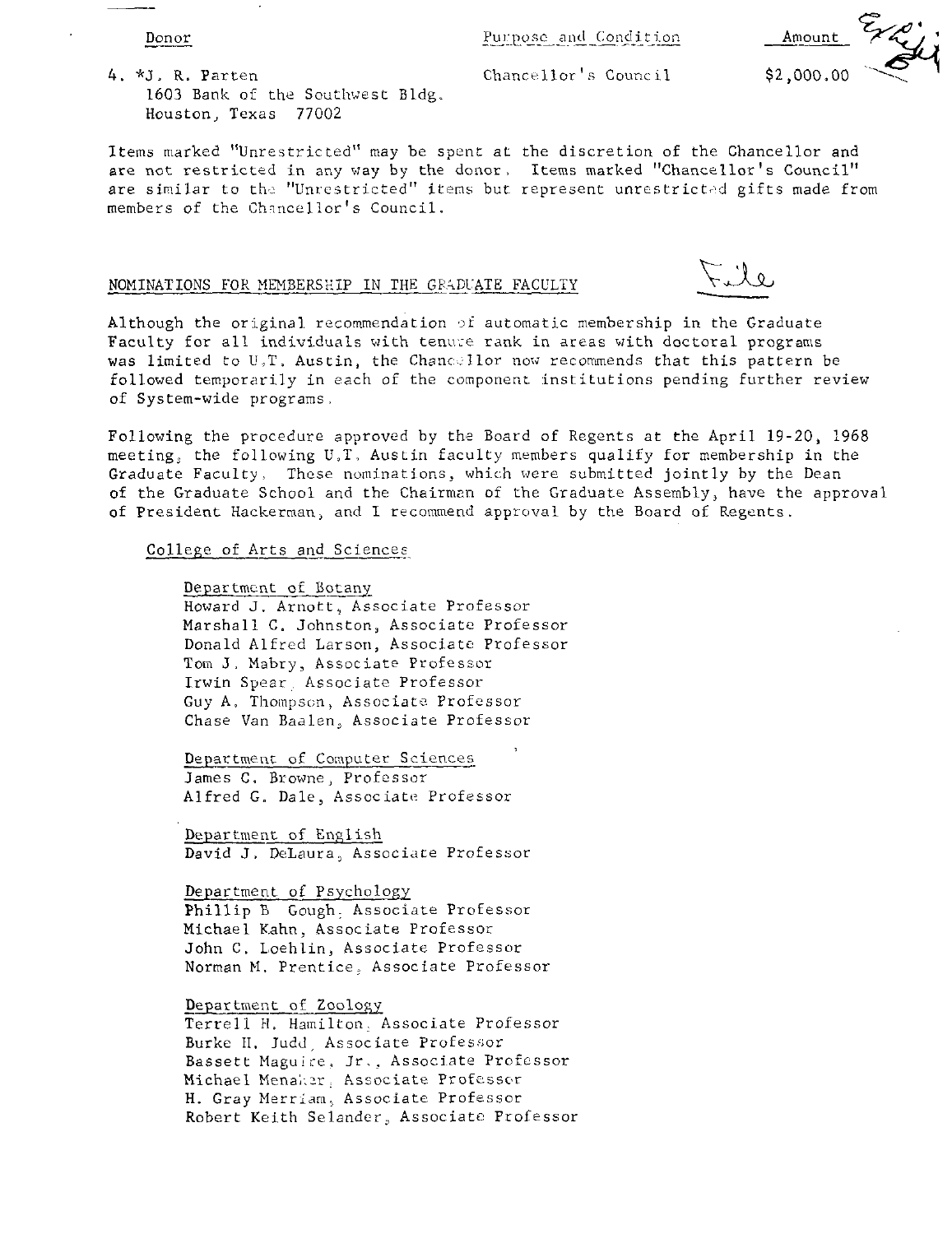

**THE UNIVERSITY OF TEXAS BOARD OF REGENTS** 

**FRANK C. ERWIN, JR., CHAIRMAN BOO BROWN BYlLDlNCI AUSTIN. TEXAS 78701** 

April 15, 1968

TO THE MEMBERS OF THE BOARD OF REGENTS:

Dear Ruth and Gentlemen:

In the  $10$ -day agenda material on page C of W - 3, it is recommended that the following provision be added to Subsection 3. **3,**  Section 3, Chapter VI, Part One, Regents' Rules and Regulations:

"Any student finally convicted of the illegal use, possession, or sale of a drug or narcotic shall be automatically expelled. "

I am in full accord with that recommendation, but I want you to have advance notice of the fact that at the time the foregoing recommendation is considered, I intend to propose that it be expanded by adding the following:

- 1. Amend Section **3,** Chapter VI, Part One, Regents' endation is considered, 1 intend to propose that it<br>by adding the following:<br>Amend Section 3, Chapter VI, Part One, Regents<br>Rules and Regulations, by inserting the following<br>new Subsection 3.9 and by appropriately renumnew Subsection 3.9 and by appropriately renumbering the present Subsections **3.** 9 through 3. (14), inclusive:
	- "3. 9 Any student who, acting either singly or in concert with others, obstructs or disrupts, or attempts to obstruct or disrupt, by force or violence, or by threat of force or violence, any teaching, research, administrative, disciplinary, public service, or other activity authorized to be held or conducted on the campus of a component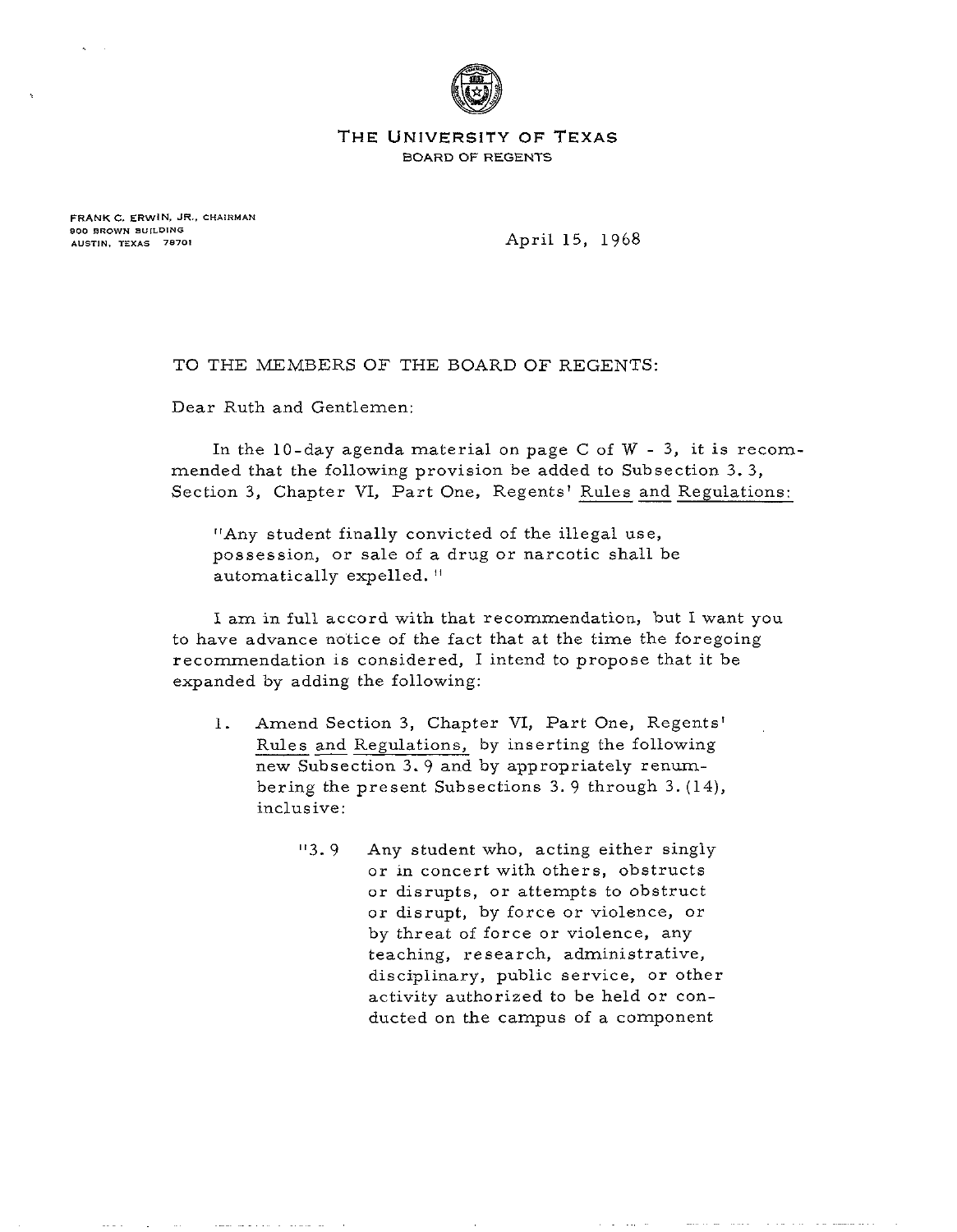institution of The University of Texas System, shall be subject to discipline, including expulsion. As used in the subsection, the words 'force and violence' include such obstructive and disruptive acts as 'stand-ins', 'sitins', and 'lie-ins'. "

- 2. Amend Section 6, Chapter 111, Part One, Regents' Rules and Regulations, by adding the following two new subsections:
	- "6.5 Any employee of any component institution of The University of Texas System, including any member of the faculty or administration, who is finally convicted of the illegal use, possession, or sale of a drug or narcotic, shall be dismissed as an employee, regardless of whether or not the illegal act which gave rise to the conviction was committed on the campus of one of the component institutions of The University of Texas System. "
	- "6.6 Any employee of any component institution of The University of Texas System, including any member of the faculty or administration, who, acting either singly or in concert with others, obstructs or disrupts, or attempts to obstruct or disrupt, by force or violence, or by threat of force or violence, any teaching, research, administrative, disciplinary, public service, or other activity authorized to be held or conducted on the campus of a component institution of The University of Texas System, shall be subject to dismissal as an employee. As used in this subsection, the words, 'force or violence' include such obstructive and disruptive acts as 'stand-ins', 'sit-ins', and 'lie-ins'."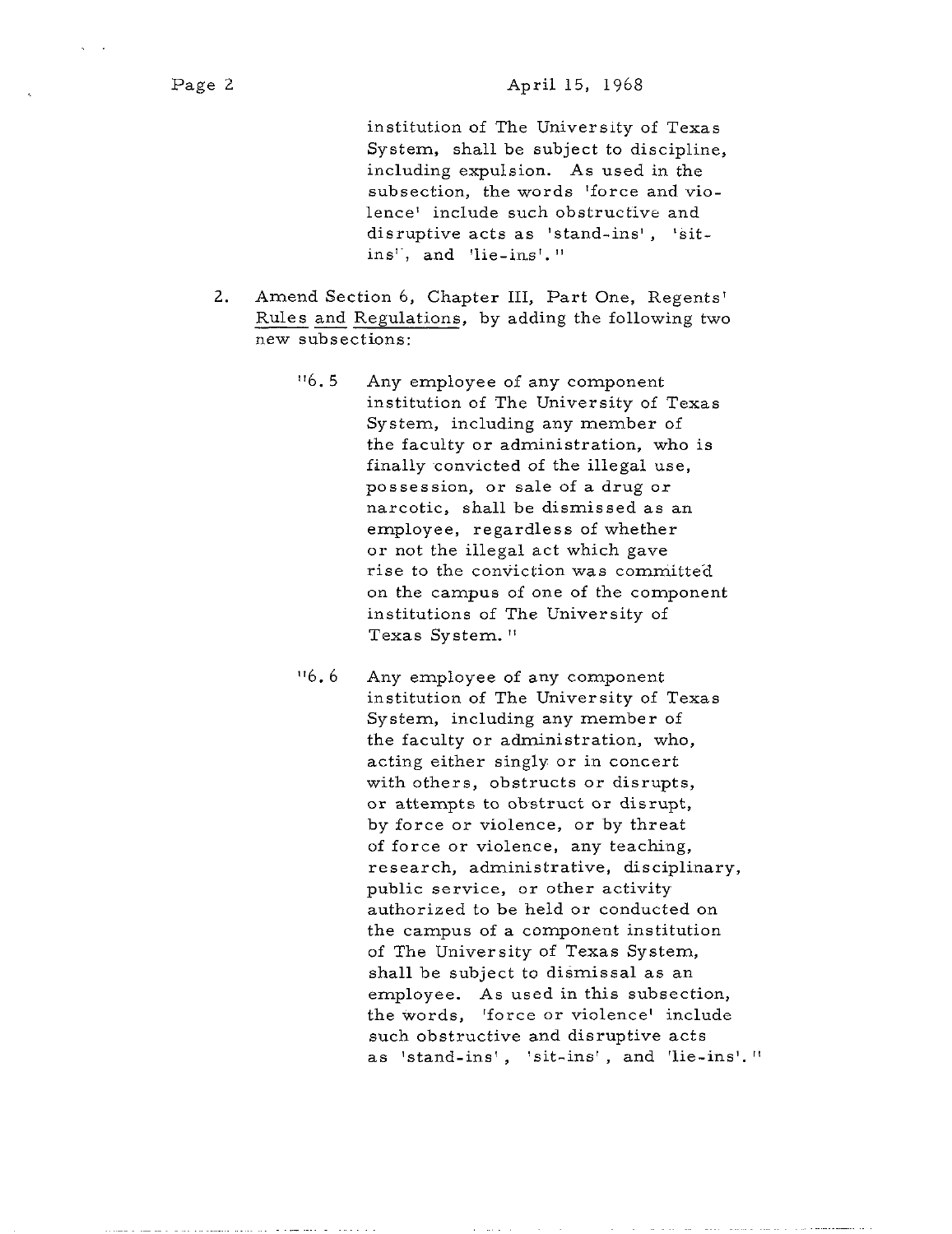#### Page **3** April 15, 1968

The provisions with respect to the illegal use, possession, or sale of narcotics and drugs by both students and employees are inspired by the recent arrests in the University neighborhood at Austin, and by the statement of the Federal Narcotics Officer to the effect that the University neighborhood at Austin is the biggest problem he has in his 5-state area. It seems clear to me that those not now using drugs and narcotics should be protected from the risk of being associated with and subjected to the company of those who are engaged in such illegal use.

The provisions with respect to campus obstruction and disruption caused by force and violence were inspired by similar provisions recently adopted by the Board of Trustees of the California State Colleges. A copy of the actions and statements of that Board of Trustees and a copy of the statement of the chancellors of that system are attached hereto as Exhibit "A".

Sincerely,

Xc: To all those who receive the "Material Supporting the Agenda. "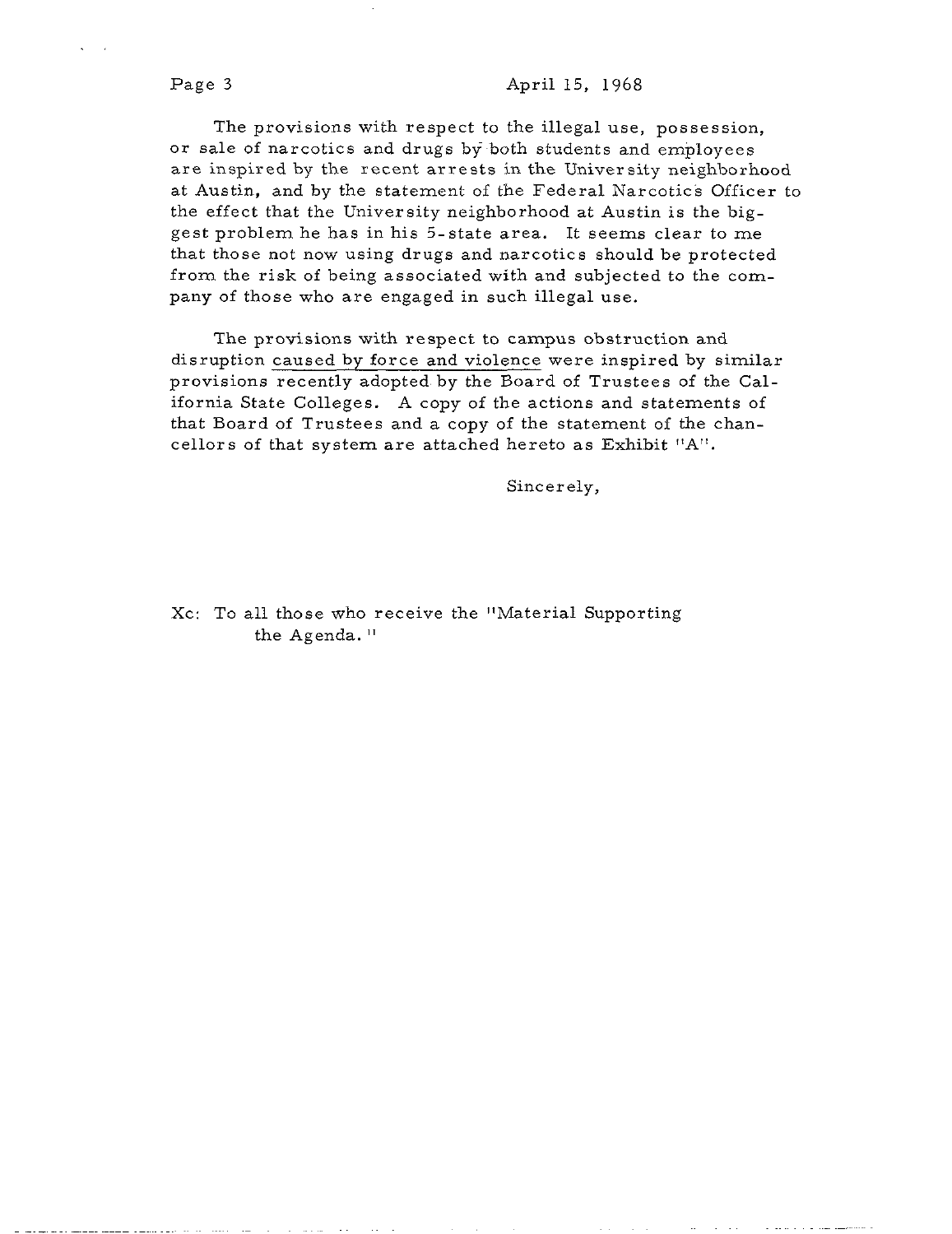## EXHIBIT **"A"**

# TRUSTEES OF THE CALIFORNIA STATE COLLEGES

Office of the California State Cclleges 5670 Wilshire Boulevard Los Angeles, California 90036

# RESOLUTIONS

The attached resolutions were adopted by the Board of Trustees at its special meeting of December 9, 1967, held at the Office of the California State ColLeges, 5670 Wilshire Boulevard, Lcs Angeles, California.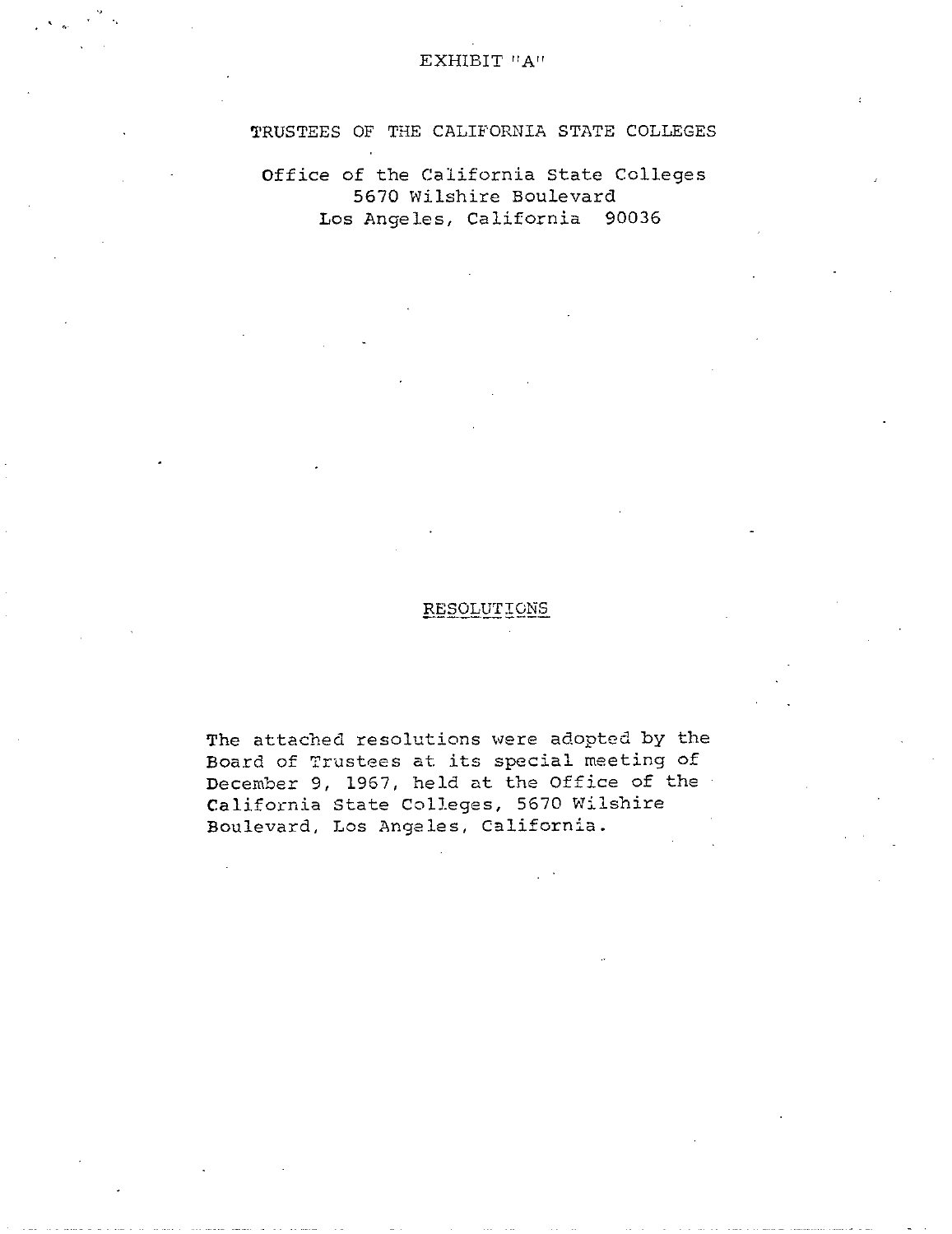#### December 9, 1967

# $(MISC 67-13)$

RESOLVED, By the Board of Trustees of the California State Colleges, acting under authority of, and to implement, interpret and make specific, Education Code Sections 22600, 22604, 22607, 23604, 24201 and 24306, and pursuant to the Administrative Procedure Act, that this Board hereby adopts its regulations in Title 5 of the California Administrative Code, as hereinafter set forth, such regulations being adopted as emergency actions, to take effect immediately upon filing with the Secretary of State. and with the Rules Committee of each House of the Legislature :

- $(1)$  Section 41304 is added to Subchapter 3, Chapter 5, of said Title 5, to read as follows:
	- 41304. Disruption 'of Campus Activities. Notwithstanding any provision in this Article 1 to the contrary, any student who, in accordance with procedures for hearings established by the college, **is** found to have disrupted, or to have attempted to disrupt, by force or violence, or by the threat of force or violence, any part of the instructional program of a state college, or any meeting, recruiting interview or other activity authorized to be held or conducted at the college, shall be suspended. or dismissed. Suspensions pursuant to this section may exceed one year.
- (2) Section 43526 is added to Subchapter 6, Chapter 5 of said Title 5, to read as follows:
	- 43526. Disruption of Campus Activities. Notwithstanding any provision in this Subchapter 6 to the contrary, any employee of the California State Colleges who, following appropriete procedures at the college, is found to have disrupted or to have attempted to disrupt, by force or violence, any part of the instructional program of a state' college, or any meeting, recruiting interview or other activity authorized to be held or conducted at the college, shall be disciplined pursuant to Section 24306 of the Education Code.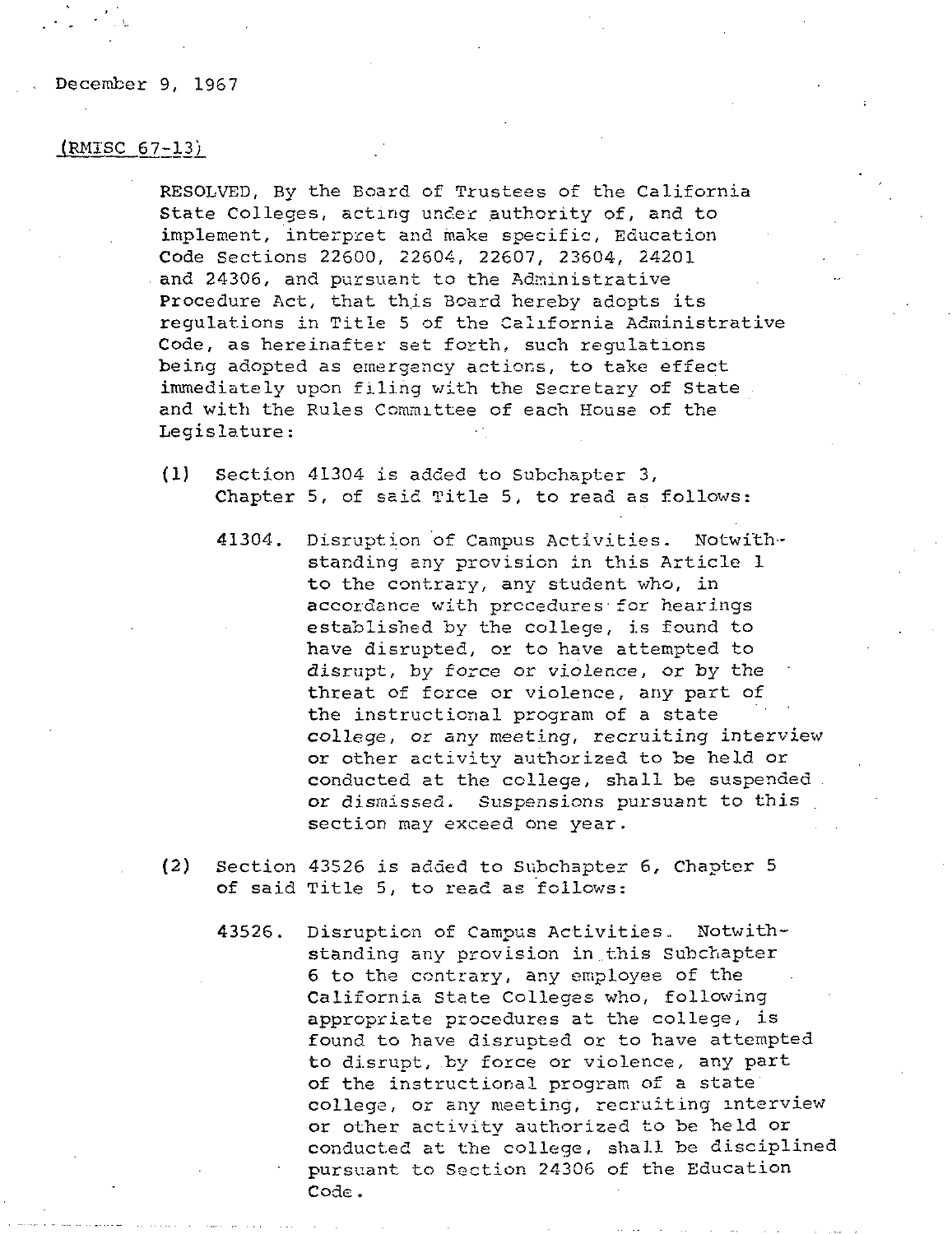December 9, 1967

#### **FINDING** OF EMERGENCY

The Board of Trustees finds that an emergency exists and that the foregoing regulations are necessary for the immediate preservation of the public health, safety or general welfare. The facts constituting such emergency are as follows:

Recent disturbances on several campuses of the California State Colleges, as well as on the campuses of other colleges and universities in California and in other states, have resulted in disruption of the academic program through force or violence, or the threat of force or violence, and in disruption of other legitimate and authorized functions on the campus, such as recruitment interviews and student activities. While these events have commonly involved substantial numbers of persons who are not menbers of the college commmity, they have also included students and employees.

In order to maintain the program of the California State Colleges, and tc preserve the academic freedom of both faculty and students to engage in the scholarly activities the college exists to promote, it is. essential that such acts of disruption be forcefully and effectively met. Delays incurred by the interruption of these activities can never be fully regained, and it is therefore necessary that these regulations, which are adopted to strengthen the means of the college authorities to deal effectively with such disruption, be in effect immediately.

In order to implement and interpret the foregoing powers, duties and responsibilities conferred on the Roard of Trustees, it is necessary that the foregoing regulations be adopted to become effective immediately upon filing with the Secretary of State and with the Rules Committee of each House of the Legislature.

The said regulations are therefore adopted as emergency regulations to take effect immediately upon filing with the Secretary of State and with the Rules Committee of each House of the Legislature.

 $2.$ 

\* \* \* \*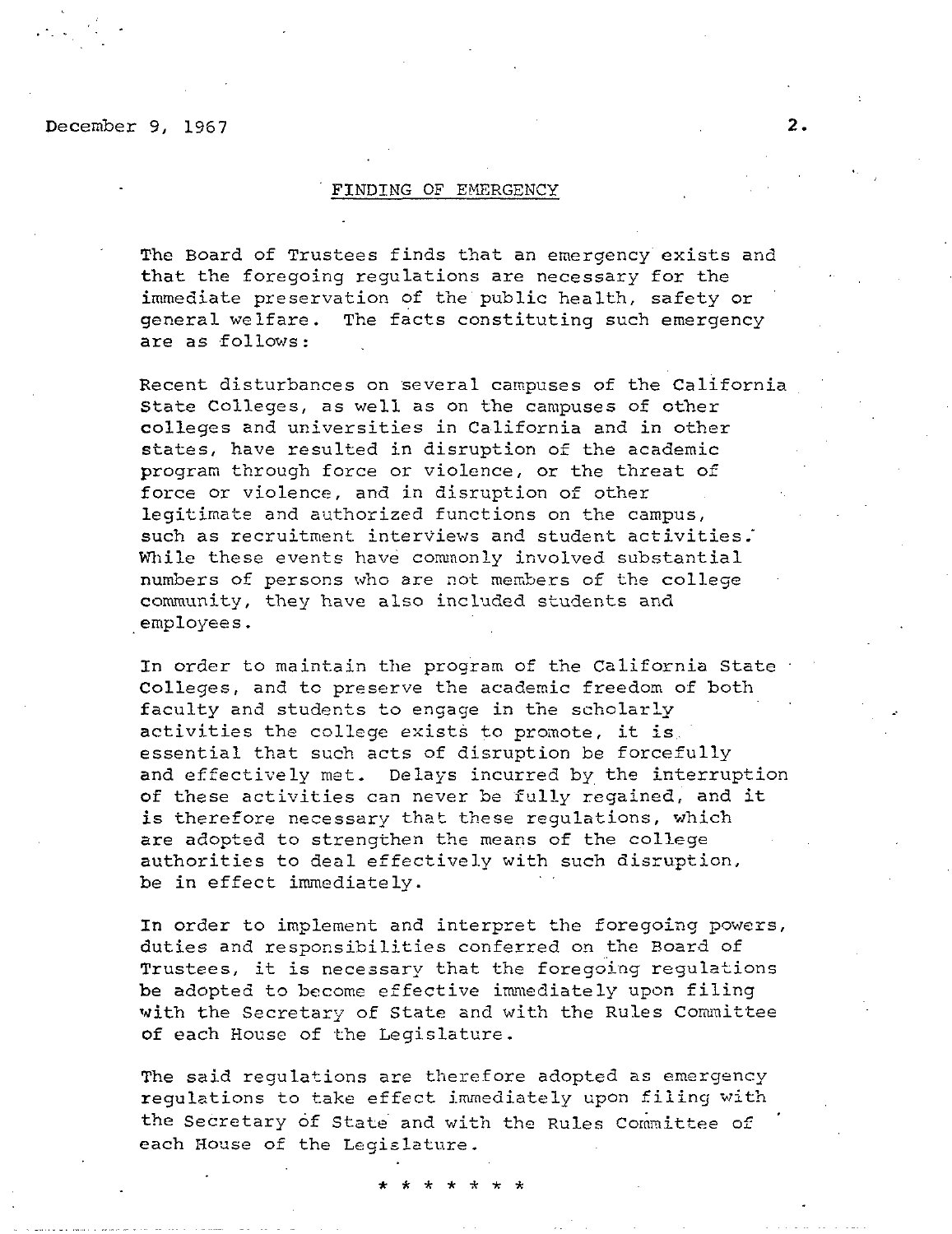December 9, 1967

# $(RMISC 67-10)$

RESOLVED, By the Board of Trustees of the California State Colleges, that it **is** the sense and pallcy of the Board of Trustees that enforcement of law and order on State College campuses is the legal responsibility of local law enforcement agencies and officials, that this responsibility cannot be abdicated by referring final decisions as to when law enforcement officials shall move to enforce law and crder to college officials or to anyone else.

# $(MISC 67-11)$

RESOLVED, By the Board of Trustees of the California State Colleges, that this Board finds it unthinkable to even contemplate looking forward to a continuous. conducting of the educational processes on campuses which resemble armed camps. The Trustees must give leadership in the months and years to come for the achievement of an academic community in which freedom for all and education for all go hand in hand.